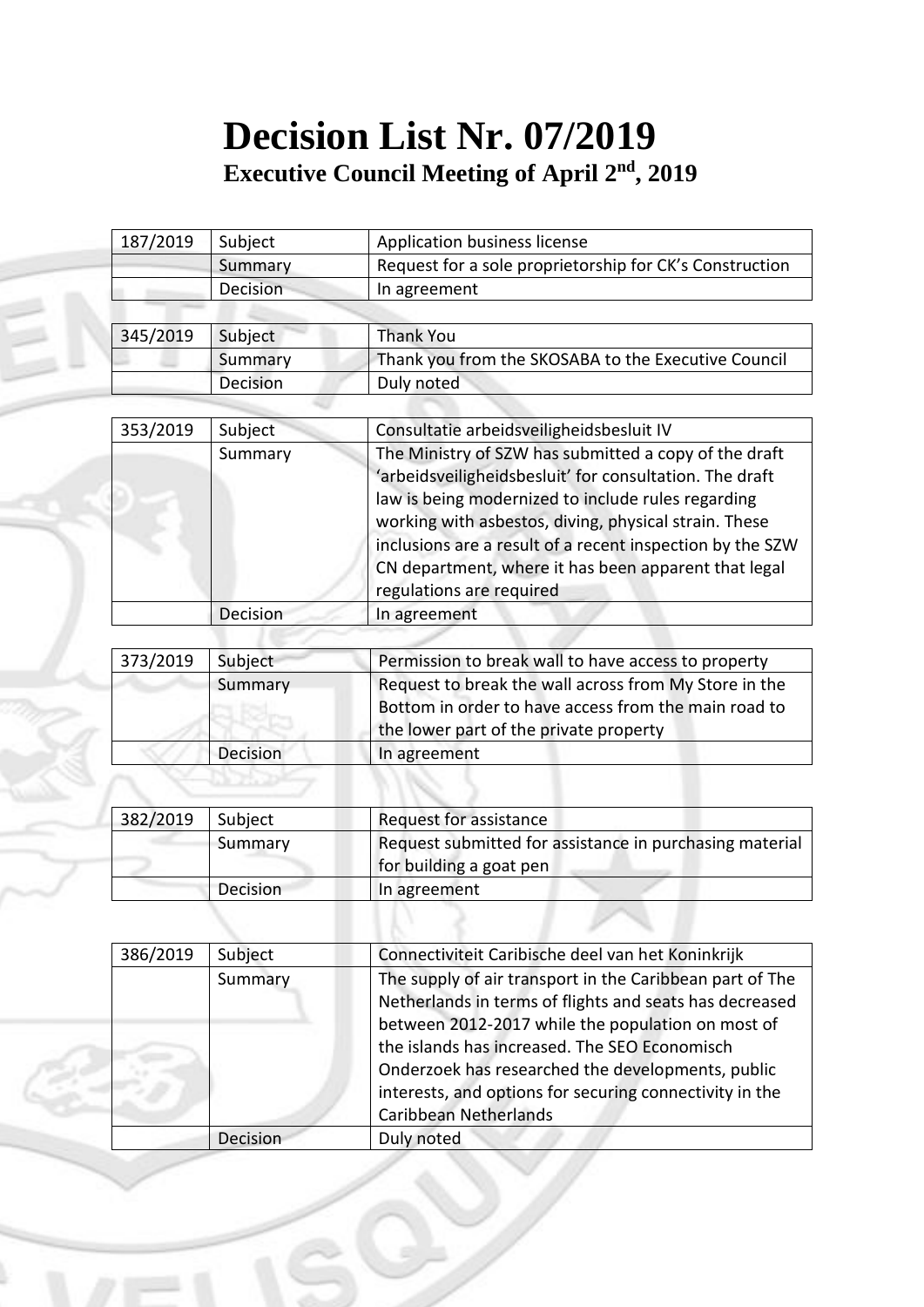| 392/2019 | Subject  | <b>Implementation of New Policy</b>                     |
|----------|----------|---------------------------------------------------------|
|          | Summary  | In its response to a letter from the Executive Council, |
|          |          | ZVK informed the Council that 2019 is the year of       |
|          |          | "enforcement and consolidation" and has started         |
|          |          | charter flights from Saba to St. Maarten because of     |
|          |          | patients' grievances and medical practitioners of the   |
|          |          | non-availability of seats on Winair. Regarding ground   |
|          |          | transportation, services were expanded as a 'temporary  |
|          |          | measure' in the hurricanes' direct aftermath. However,  |
|          |          | insured individuals are entitled to ground              |
|          |          | transportation if they qualify                          |
|          | Decision | Duly noted                                              |

| 405/2019 | Subject  | Terminate business license                     |
|----------|----------|------------------------------------------------|
|          | Summary  | Request to terminate the business for the sole |
|          |          | proprietorship "Saba Health & Beauty."         |
|          | Decision | In agreement                                   |

| 410/2019 | Subject  | <b>Application Taxi License</b>                                |
|----------|----------|----------------------------------------------------------------|
|          | Summary  | Application submitted for a taxi license and driving<br>permit |
|          | Decision | In agreement                                                   |

| Subject  | <b>Closing of Business</b>                                        |
|----------|-------------------------------------------------------------------|
| Summary  | Request to close VOF Focus as of December 31 <sup>st</sup> , 2018 |
| Decision | In agreement                                                      |
|          |                                                                   |

| Minutes from the OCTA-EU Forum from February 25th                                         |
|-------------------------------------------------------------------------------------------|
| until March 1st, 2019 was submitted by the TAO and<br>acting TAO to the Executive Council |
|                                                                                           |
|                                                                                           |

| 432/2019 | Subject  | Subsidy 2020                                                                                                   |
|----------|----------|----------------------------------------------------------------------------------------------------------------|
|          | Summary  | Request from the Saba Triathlon Foundation for a<br>subsidy for 2020 based on the Subsidy Ordinance of<br>2012 |
|          | Decision | In agreement                                                                                                   |

Í.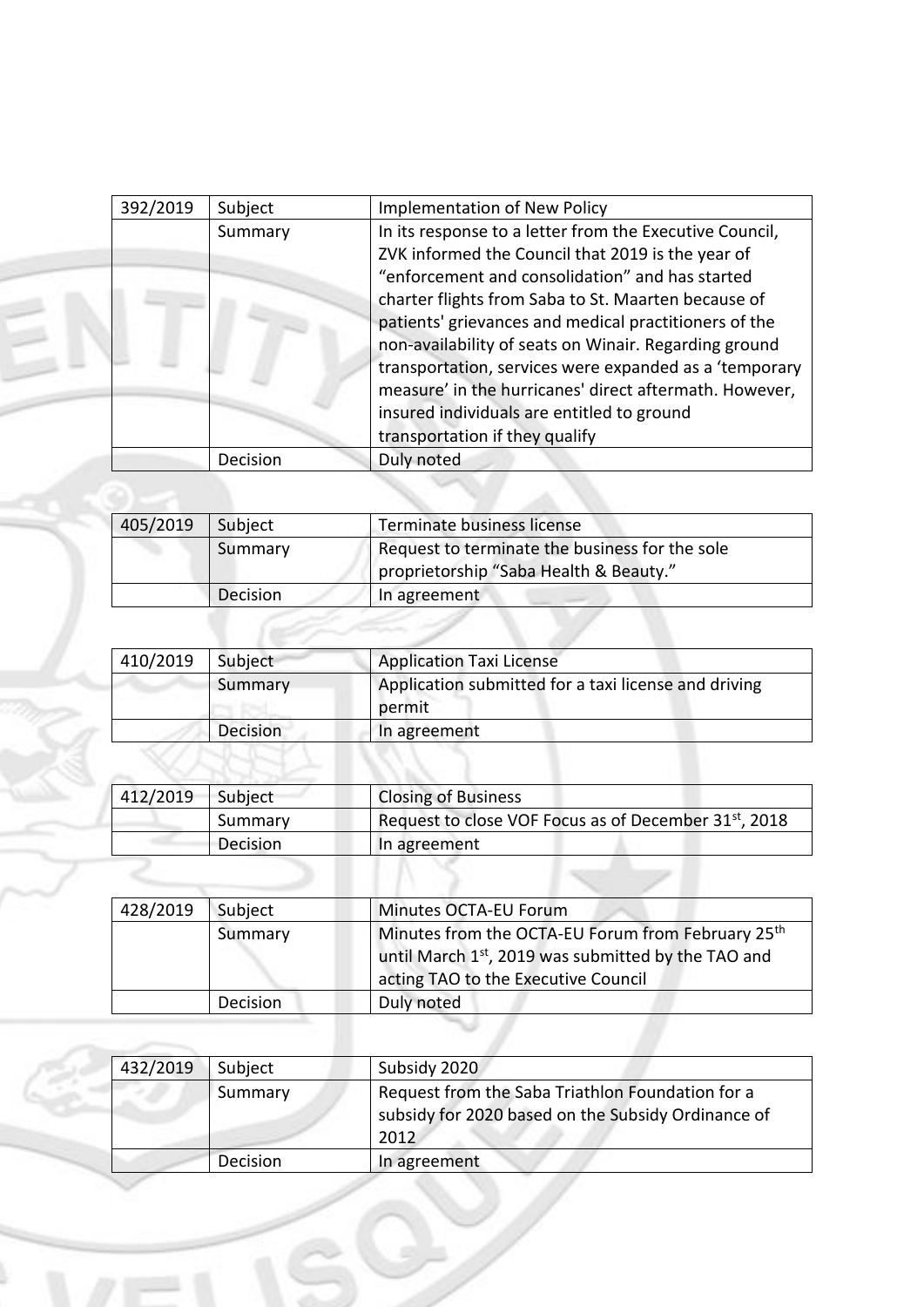| 435/2019 | Subject         | Request building permit                                         |
|----------|-----------------|-----------------------------------------------------------------|
|          | Summary         | Request for building permit for property (meetbrief<br>46/2007) |
|          | <b>Decision</b> | In agreement                                                    |

| 436/2019 | Subject         | Request building permit                                         |
|----------|-----------------|-----------------------------------------------------------------|
|          | Summary         | Request for building permit for property (meetbrief<br>17/2009) |
|          | <b>Decision</b> | In agreement                                                    |

EN

Í.

| 437/2019 | Subject  | Request building permit                                       |
|----------|----------|---------------------------------------------------------------|
|          | Summary  | Request for building permit for property (meetbrief<br>5/1971 |
|          | Decision | In agreement                                                  |

| 444/2019 | Subject  | Intentieverklaring overheveling verantwoordelijkheden                                                               |
|----------|----------|---------------------------------------------------------------------------------------------------------------------|
|          |          | en taken onderwijsvesting                                                                                           |
|          | Summary  | Ministry of Education confirms the decision to give the<br>Public Entity Saba the responsibility for school housing |
|          | Decision | Duly noted                                                                                                          |

| 445/2019 | Subject  | Permit request and use of Gazebo and Juliana Sports<br>Field                                                                                       |
|----------|----------|----------------------------------------------------------------------------------------------------------------------------------------------------|
|          | Summary  | Request by the president of the Nurse Committee for<br>the use of these locations during May in celebration of<br><b>International Nurse's Day</b> |
|          | Decision | In agreement                                                                                                                                       |
|          |          |                                                                                                                                                    |

| 452/2019 | Subject  | Maatschappelijke ondersteuning                                                                                                                                                                                                                                                                       |
|----------|----------|------------------------------------------------------------------------------------------------------------------------------------------------------------------------------------------------------------------------------------------------------------------------------------------------------|
|          | Summary  | SZW confirms the directive given to ZVK BES to expand<br>the care contract with the Benevolent Foundation Saba<br>to include the following social support: home<br>assistance, meal services, transport (e.g., to run errands<br>for individuals whose mobility is limited), and home<br>adjustments |
|          | Decision | Duly noted                                                                                                                                                                                                                                                                                           |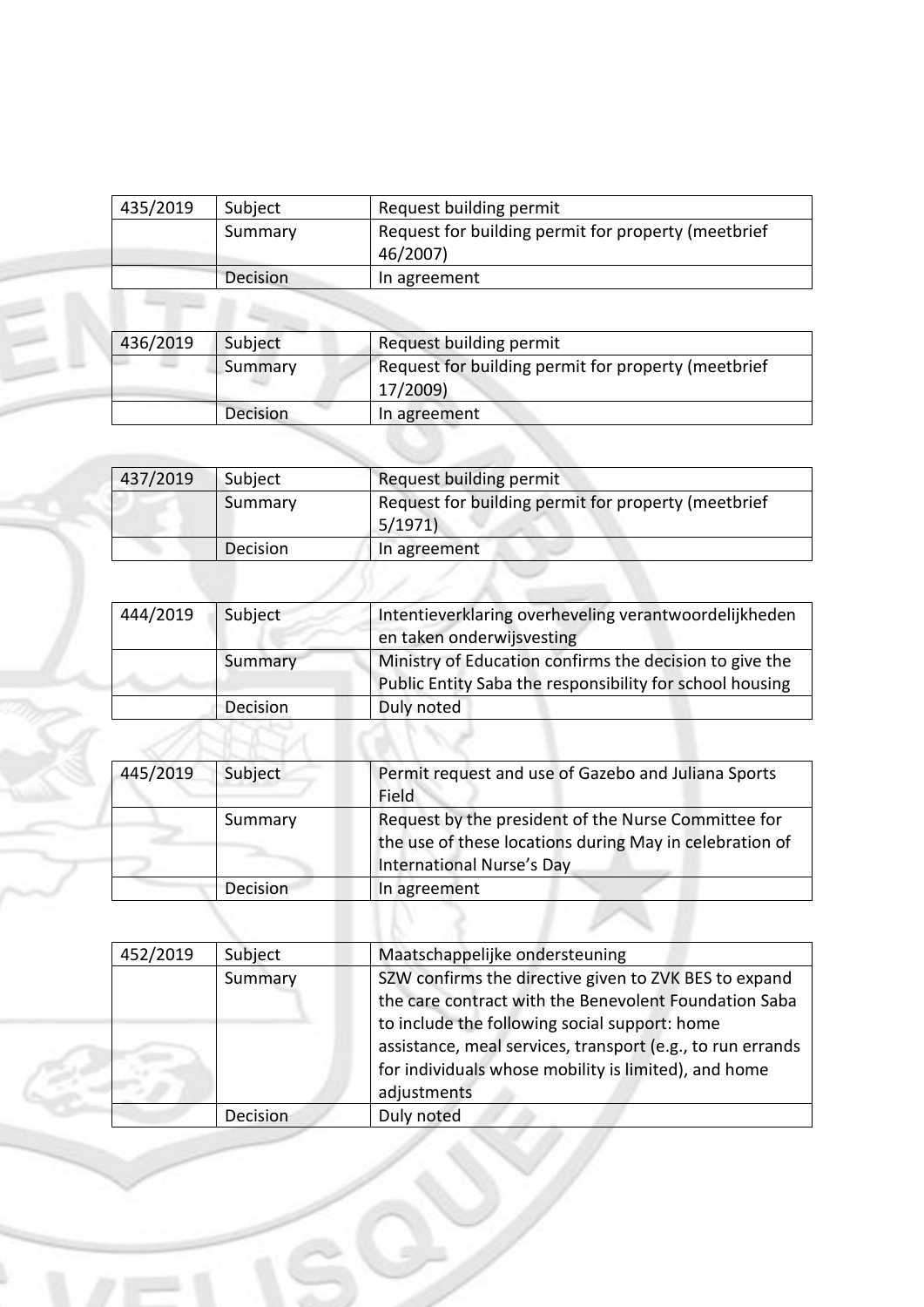| 459/2019 | Subject  | Saba Bank Resources N.V. Jaarrekening 2018        |
|----------|----------|---------------------------------------------------|
|          | Summary  | Saba Bank Resources N.V. has presented the annual |
|          |          | report for 2018                                   |
|          | Decision | Duly noted                                        |

| 495/2019 | Subject         | Waive fee of Cruyff Court for April 7 <sup>th</sup> , 2019                                                                        |
|----------|-----------------|-----------------------------------------------------------------------------------------------------------------------------------|
|          |                 | community get together                                                                                                            |
|          | Summary         | The Bottom Village Committee request the waiving of<br>the fee for the use of the Cruyff Court on April 7 <sup>th</sup> ,<br>2019 |
|          | <b>Decision</b> | In agreement                                                                                                                      |
|          |                 |                                                                                                                                   |

| 496/2019 | Subject  | Establish a support group for the point system of<br>houses                                                                                                                                                                                                                          |
|----------|----------|--------------------------------------------------------------------------------------------------------------------------------------------------------------------------------------------------------------------------------------------------------------------------------------|
|          | Summary  | Proposal to the Executive Council to establish a<br>support group for the point system, which would<br>create an objective way to determine the rent of<br>(social) housing consisting of directors of Woonlinie,<br>OYOHF, renters of social homes, and public entity<br>specialist |
|          | Decision | In agreement                                                                                                                                                                                                                                                                         |
|          |          |                                                                                                                                                                                                                                                                                      |
|          |          |                                                                                                                                                                                                                                                                                      |

| 497/2019 | Subject  | Heroverweging reddingscapaciteit van de KWCARIB<br>voor Saba                                                                                                                                                                                                                                                |
|----------|----------|-------------------------------------------------------------------------------------------------------------------------------------------------------------------------------------------------------------------------------------------------------------------------------------------------------------|
|          | Summary  | In response to a letter from the Executive Council to<br>reconsider the rescue capacity for Saba, the<br>Coastguard after discussions sees to need to increase<br>the capacity, however, encourages the Public Entity to<br>seek support from not for profit organizations such as<br>Sea Rescue Foundation |
|          | Decision | Duly noted                                                                                                                                                                                                                                                                                                  |
|          |          |                                                                                                                                                                                                                                                                                                             |

| 498/2019 | Subject  | Derde begrotingswijziging 2018 Saba          |
|----------|----------|----------------------------------------------|
|          | Summary  | BZK approved the third budget amendment 2018 |
|          | Decision | Duly noted                                   |

| 499/2019 | Subject  | Goedkeuring begroting Saba 2019 |  |
|----------|----------|---------------------------------|--|
|          | Summary  | BZK approved the 2019 budget    |  |
|          | Decision | Duly noted                      |  |

×

Í.